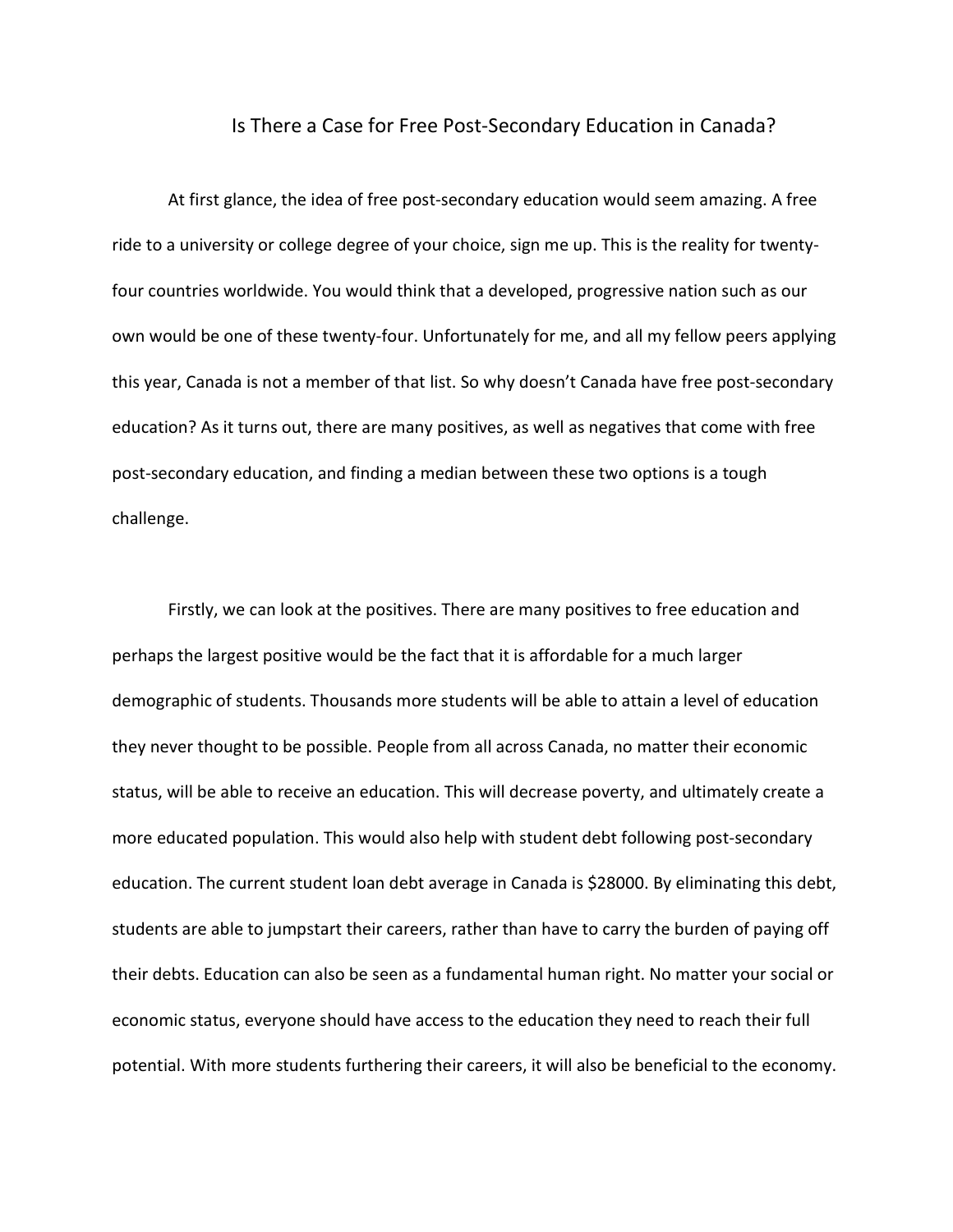A more educated workforce is a more productive one. A highly educated workforce would increase Canada's productivity as people begin to take on much higher paying jobs.

Secondly, we can look at the negatives. Although the influx of new jobs would boost the economy, it would also take value away from having a higher level of education. If more and more people were graduating from university, the value of these degrees would decrease. Free education would also affect the dedication of students to their studies. A student who had to work hard to pay for an expensive education is more likely to try harder than someone who is accessing a free education. Both my parents are first-generation Canadians whose parents could not afford to send them to university. They had to work hard to raise enough money for post-secondary education and both graduated with debt but feel like it was completely worth it. As a result, they expect me to work just as hard and find a way to pay for my education. In addition to working part-time, I have been researching scholarship possibilities such as this OMDREB scholarship to help me raise money for my education. This is a time-consuming process but has taught me that I have to work for what I want and can't take my education for granted. Through my research, I have determined there are various foundations and not-forprofit organizations that offer bursaries, scholarships and grants that can help individuals pay for post-secondary education. In Halton, we have the HLF (Halton Learning Foundation) whose mandate is to help students in Halton overcome financial barriers to learning. Each University I applied to also offered many scholarships and information on how to apply for financial support. My guidance counselor was also a great resource on what was available to me and provided information on many scholarship opportunities I could apply to. I honestly believe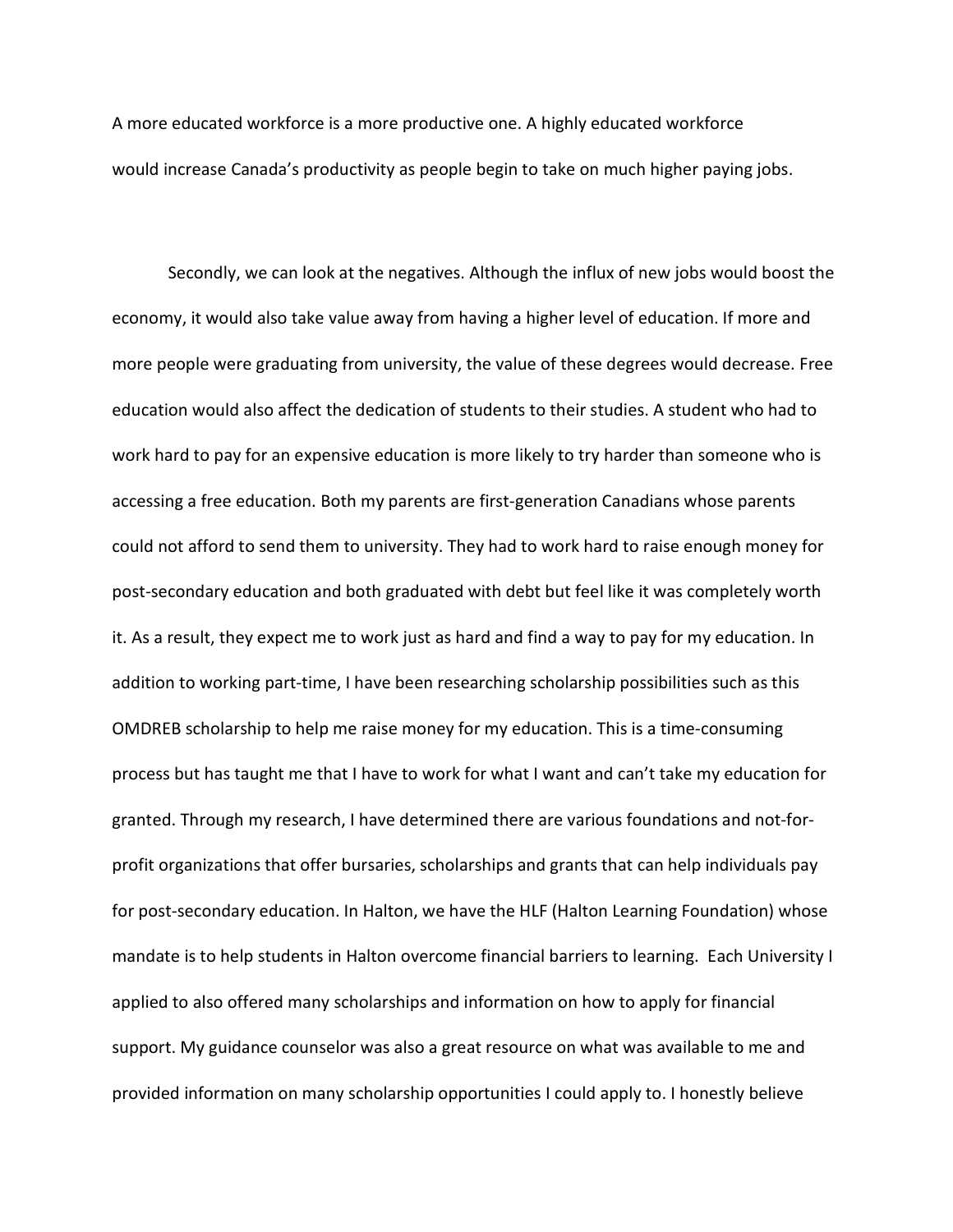even though post-secondary is not free to students in Canada, there are options to help make your educational goals a reality.

The larger demographic of students attending if it was free would put strain on limited resources provided by these universities. Universities will become overcrowded and access to adequate materials such as textbooks would be in short supply. Also, free post-secondary education doesn't necessarily mean it is free. The money to cover the charge will have to come from taxes. Estimates from 2018 suggest that to provide free post-secondary education, the government will need an extra \$1.3 billion. There will be an influx of a new, larger, labour force eager to start making money. Additionally, making post-secondary education free doesn't necessarily aid as many people in achieving degrees as you would think. In Denmark, where post secondary education is free, only 30% of the population hold a university degree. Meanwhile in Canada, where post-secondary education is not free, 30% of the population still hold university degrees. This proves that even if post-secondary became tuition free, it does not guarantee more graduates.

For the reasons mentioned above, I don't believe free post-secondary education is the correct choice for Canada. It's no secret that the cost of post-secondary education has recently been rising. According to a study from the Canadian Centre for Policy Alternatives, the average cost of a four-year program has more than doubled since 1995. Despite this increase, I'm not convinced it is the correct path for Canada. Although several European countries have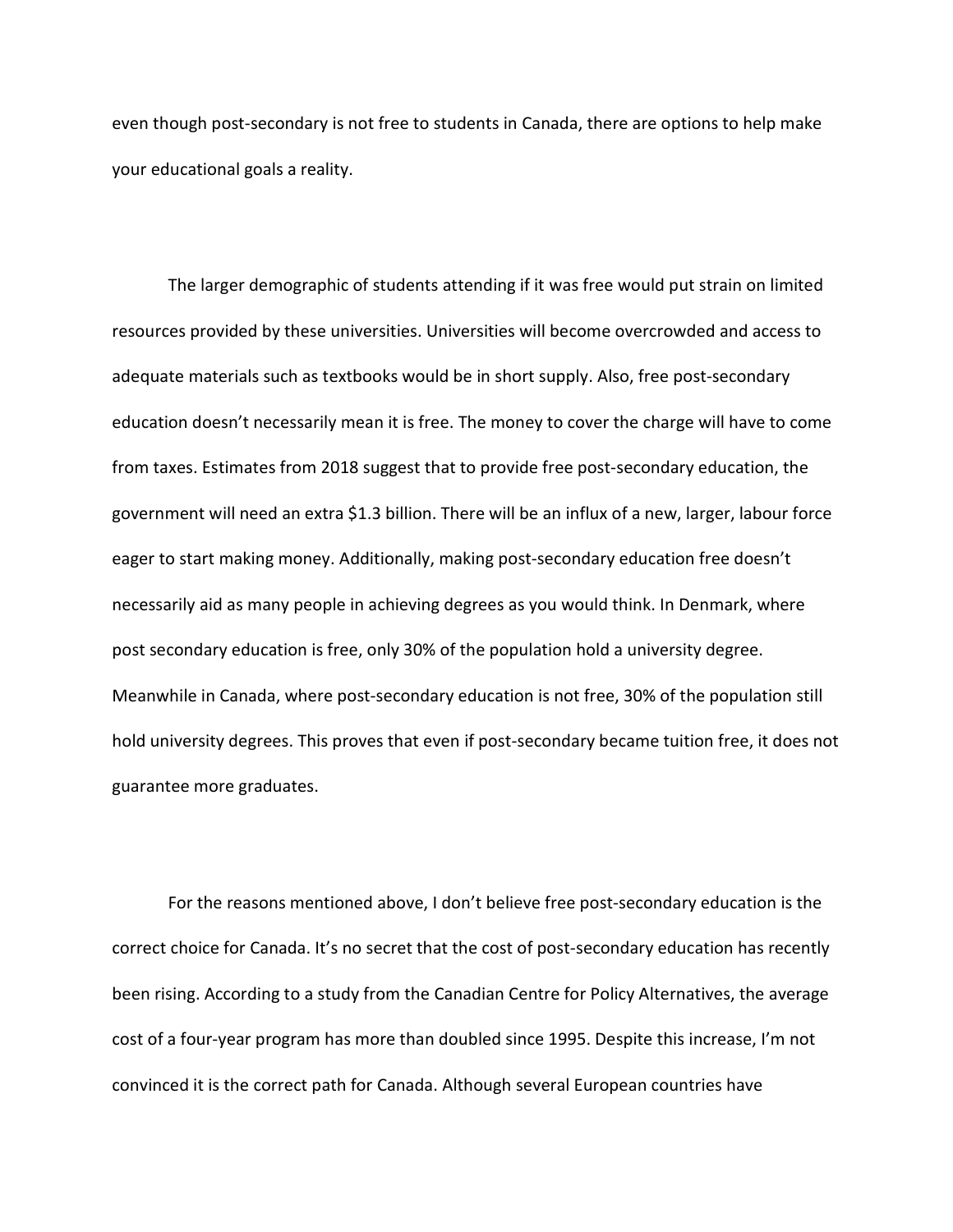successful methods of providing free post-secondary education, there are a few countries with similar issues that I discussed. For example, German universities face a massive overcrowding issue. This issue prompted the government to allow schools to start charging tuition again in 2006, however, this idea was very short-lived as tuition began to phase out in 2014. German tax payers also experienced a 37% increase in the college subsidy tax. As a result, popularity of free post-secondary education has greatly decreased amongst the German population. A similar situation occurred in the UK. In this case, free post-secondary education resulted in lower access for low-income students, a shortage in academic resources, and an erosion of education quality. To avoid experiencing the same struggles as these countries, I think the government should implement subsidies to make post-secondary education cheaper. Although it will not fully compensate for the full charge of tuition, it will make post-secondary education much more affordable. The fact that students are still required to pay tuition will prevent schools from becoming overcrowded and face a lack of resources. It will also be more tax friendly to taxpayers as they wouldn't have to pay as much if the full price of tuition was covered by the government.

At the end of the day, the idea of implementing free post-secondary education is very subjective. Despite the many positives free post secondary education would bring to Canada, I am not convinced it is the correct path. With subsidized schooling, more students will be able to attend post-secondary education, the quality of schooling won't decrease, and students won't have excessive amounts of debt once they have graduated. With the provincial election on the horizon, each of the candidates have ideas on how they plan to make post-secondary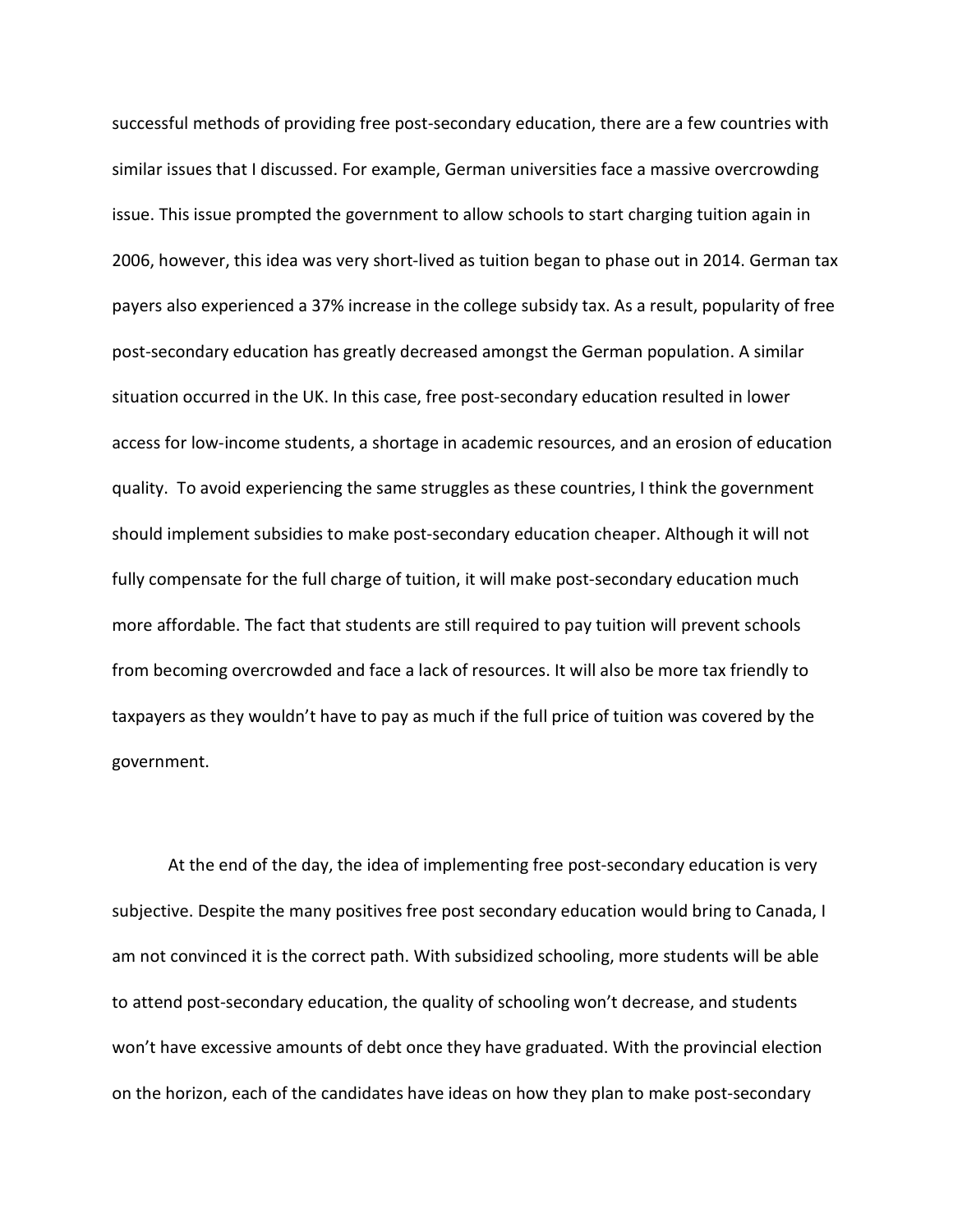education more affordable. We need to pursue these politicians and ensure they follow up with their promises. If governments change policies to make education more affordable and we access the other organizations and resources available to students, a post-secondary education can be a reality for everyone regardless of your economic status and we can make a diffidence for future generations.